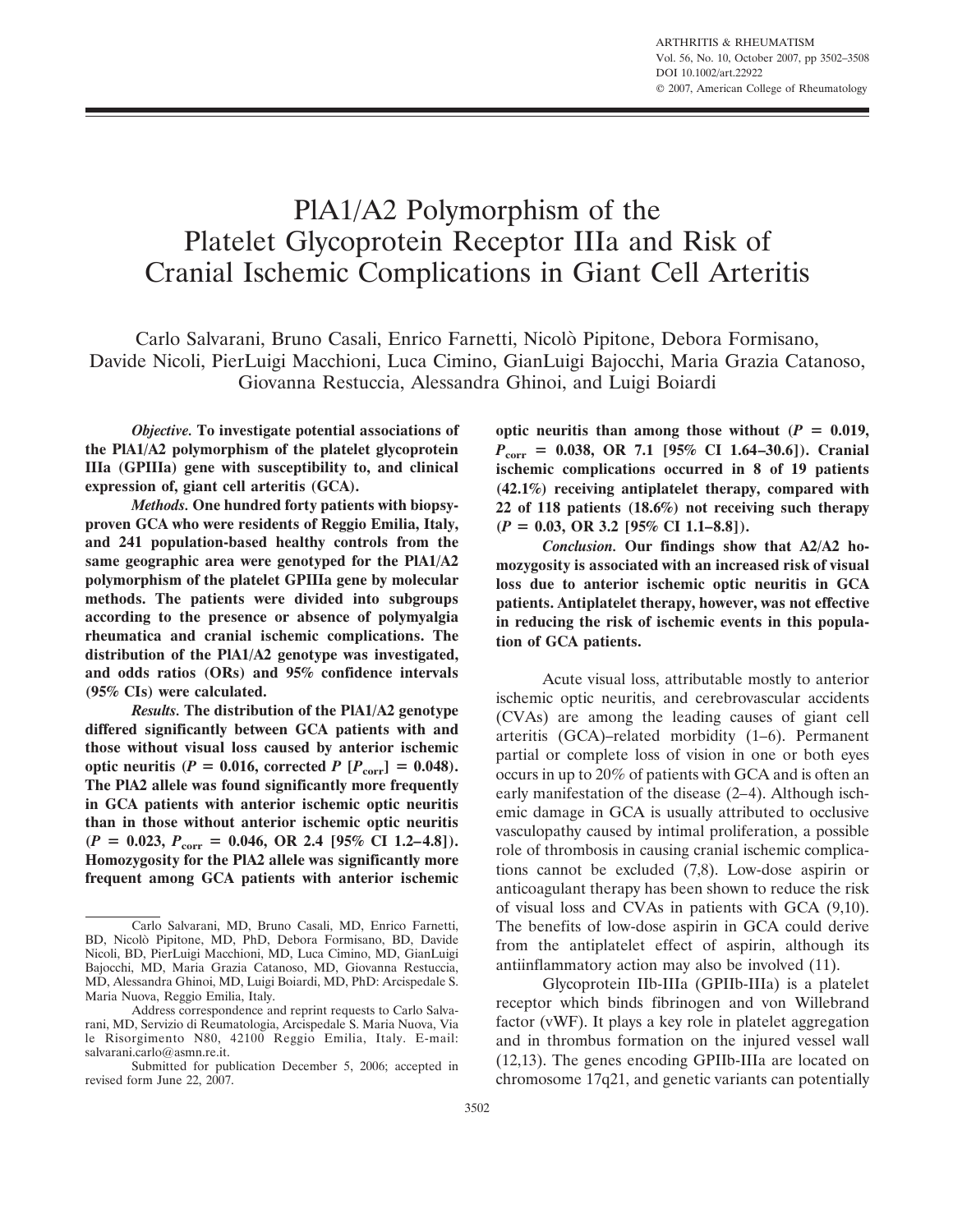influence both activation of the GP complexes and aggregation itself (14). The PlA1/A2 polymorphism of platelet GPIIIa has been widely studied in cardiovascular disease, and presence of the PlA2 allele has been associated in vitro with increased platelet aggregation and in vivo with ischemic cardiovascular disease (15–19).

This study was undertaken to assess the role of the PlA1/A2 polymorphism in susceptibility to, and clinical expression of, GCA. Allele frequencies were investigated in patients with versus those without cranial ischemic complications, such as acute visual loss and/or CVAs.

## **PATIENTS AND METHODS**

**Study population.** We reviewed the computerized register maintained by the pathology laboratory of Arcispedale S. Maria Nuova, which contains information on all temporal artery biopsies performed in Reggio Emilia between 1986 and 2004. Specimens with positive results were reviewed by a pathologist, and 166 patients residing in the Reggio Emilia area were identified. Of these, 140 patients could be contacted and were willing to participate in the present study.

Patients were diagnosed as having biopsy-proven GCA if histologic examination of the temporal artery biopsy showed disruption of the internal elastic lamina with infiltration of mononuclear cells into the arterial wall, with or without giant cells. Temporal artery biopsy procedures in Reggio Emilia have been described previously (20,21). Temporal artery biopsy was routinely performed in all patients with clinical manifestations of GCA. Segments  $>2$  cm long were generally obtained.

Clinical findings at diagnosis and during followup, erythrocyte sedimentation rate (ESR) and C-reactive protein (CRP) level at diagnosis, initial prednisone dosage, and information on other medications taken by the patient were obtained through interviews and a review of medical records. All patients with permanent visual loss were examined by an ophthalmologist (LC) at diagnosis and during the course of treatment. Visual acuity was measured using a Snellen chart, and visual field was tested with a Goldmann perimeter. Information was obtained on the numbers of patients with ischemic complications (visual loss, jaw claudication, CVAs, and/or aortic arch syndrome). Visual loss and CVAs were considered cranial ischemic complications. Patients were divided into subgroups according to the presence or absence of polymyalgia rheumatica (PMR; marked bilateral aching and stiffness without other apparent cause in at least 2 of the 3 following regions: neck, shoulder girdle, or hip girdle), visual loss (anterior ischemic optic neuritis and/or central retinal artery occlusion), and cranial ischemic complications.

Control subjects were randomly recruited from lists of patients under the care of medical practitioners in the same public health service. Stratification of the group by age and sex was used to approximately match the controls with the cases. At the end of this selection process, 241 control subjects were identified. The median age of the controls was 69 years (range 50–80 years).

All study subjects were white, of Italian descent, and had resided in Italy for at least one generation. No ethnic differences were found between the patients and the controls. None of the study participants had a Jewish background. The study was approved by the Ethics Committee of Reggio Emilia Hospital, and informed consent was obtained from all patients or their relatives.

**DNA extraction and genotyping.** DNA was isolated from venous blood samples by standard 3-step phenol– chloroform proteinase K extraction and stored at 4°C until further analysis. Primers were designed according to the sequence described by Tanaka et al (22). A 247-bp fragment of exon 2 of the GPIIIa gene was amplified with 1 unit of AmpliTaq (PerkinElmer, Weiterstadt, Germany), 0.2 mmoles/ liter deoxynucleotides, 20 pmoles downstream primer 5'-CTGCAGGAGGTAGAGAGTCGCCATAG, 20 pmoles upstream primer 5'-GTGCAATCCTCTGGGGACTGACTTG, and 1.5 mmoles/liter magnesium chloride in a final volume of 25  $\mu$ l. Polymerase chain reaction (PCR) conditions were 35 cycles of 20 seconds at 94°C, 20 seconds at 68°C, and 20 seconds at 72°C in a PerkinElmer 9600 Thermal Cycler (PerkinElmer, Foster City, CA). PCR efficiency was checked on a 2% agarose gel for 20 minutes at 120V. Fifteen microliters of the amplified product was digested overnight at 37°C with 5 units of *Bsm* I (Fermentas, Vilnius, Lithuania) in a final volume of 20  $\mu$ l. Fragments were separated on a 2.5% agarose gel for 60 minutes at 80V.

**Statistical analysis.** Statistical analysis was conducted using the SPSS statistical package (SPSS, Chicago, IL). Continuous variables were compared by Student's 2-tailed *t*-test, and categorical variables were compared by chi-square test. The frequencies of the alleles and genotypes among the patients and the controls were determined and were compared by chi-square test with the values predicted by the assumption of Hardy-Weinberg equilibrium in the sample. Odds ratios (ORs) and 95% confidence intervals (95% CIs) were calculated. Corrected *P* values  $(P_{corr})$  were calculated by multiplying *P* by the number of alleles compared. We performed power calculations for an unmatched case–control study and estimated relative risk (RR) using Power and Sample Size software, version 2.1.31.

## **RESULTS**

Table 1 shows the demographic and clinical characteristics of the 140 patients with GCA. PMR was present in 63 patients. Ischemic complications occurred in 81 patients, with some patients experiencing more than one type of complication. Twenty-eight patients experienced visual loss (25 had anterior ischemic optic neuritis, and 6 had central retinal artery occlusion), 67 had jaw claudication, 4 experienced CVAs, and 4 had aortic arch syndrome. Cranial ischemic complications (visual loss and/or CVAs) occurred in 31 patients. ESR and CRP values at diagnosis were significantly higher in patients who did not experience ocular and cerebrovascular ischemic events compared with those who did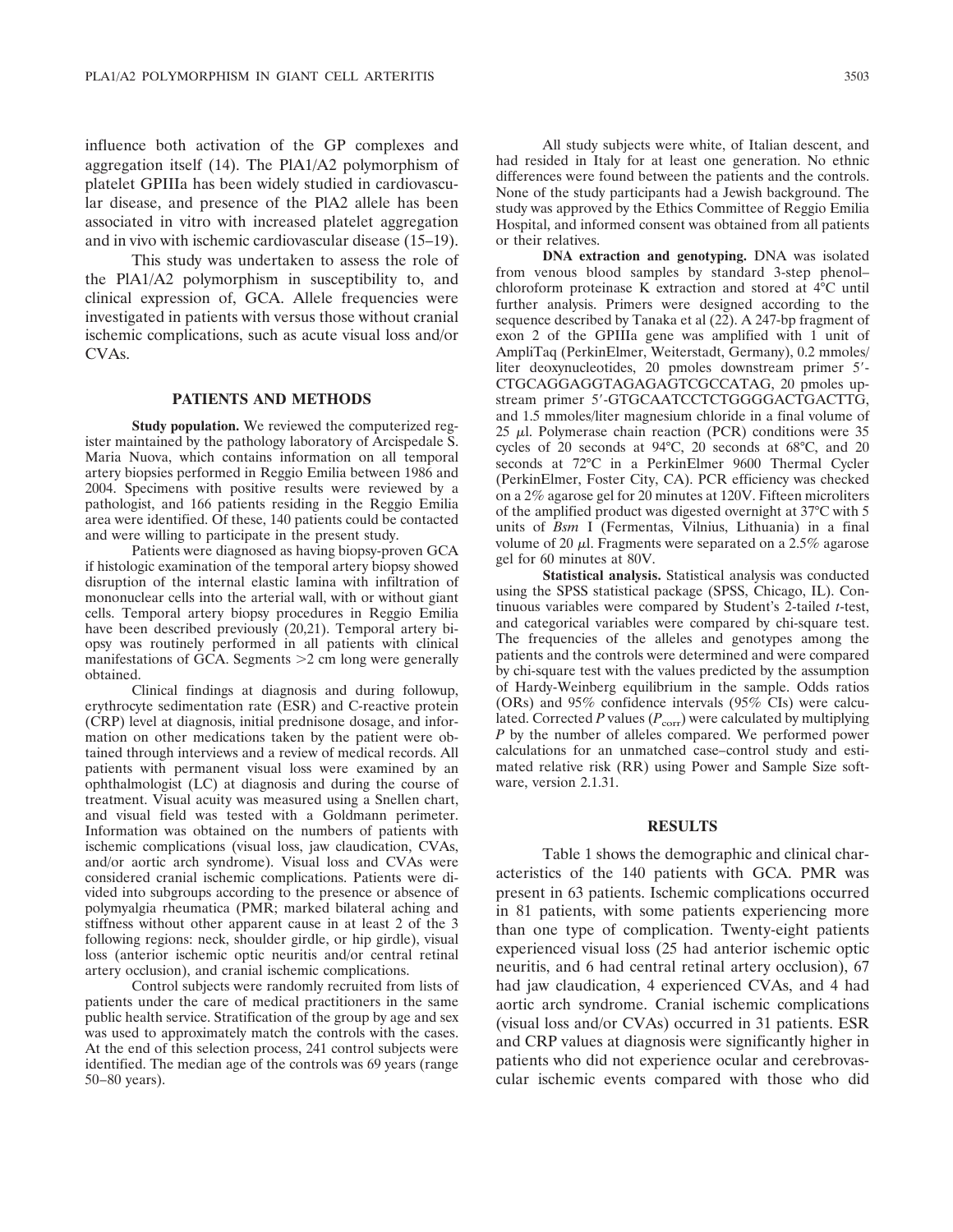|  | <b>Table 1.</b> Demographic and clinical features of the 140 patients with |  |  |  |  |
|--|----------------------------------------------------------------------------|--|--|--|--|
|  | biopsy-proven GCA*                                                         |  |  |  |  |

| Male/female                                                | 30 (21.4)/110 (78.6)  |
|------------------------------------------------------------|-----------------------|
| Age at disease onset, mean $\pm$ SD years                  | $74 \pm 7$            |
| Headache                                                   | 117(83.6)             |
| Abnormalities of temporal arteries                         | 93 (66.9)             |
| Scalp tenderness                                           | 58 (42.3)             |
| Jaw claudication                                           | 67(47.9)              |
| Visual manifestations                                      | 43(30.7)              |
| Visual loss                                                | 28(20.0)              |
| Anterior ischemic optic neuritis                           | 25(17.9)              |
| Arterial retinal occlusion                                 | 6(4.3)                |
| Cerebrovascular accidents                                  | 4(2.9)                |
| Aortic arch syndrome                                       | 4(2.9)                |
| Cranial ischemic complications:                            | 31(22.1)              |
| Systemic symptoms and/or signs§                            | 109(77.9)             |
| Polymyalgia rheumatica                                     | 63(45.0)              |
| Duration of therapy, mean $\pm$ SD months                  | $21 \pm 15$           |
| Duration of followup, mean $\pm$ SD months                 | $26 \pm 21$           |
| ESR at diagnosis, mean $\pm$ SD mm/hour                    | $91 \pm 30$           |
| CRP level at diagnosis, mean $\pm$ SD mg/dl                | $10 \pm 7$            |
| Platelet count at diagnosis, mean $\pm$ SD/mm <sup>3</sup> | $392,029 \pm 116,494$ |

\* Except where indicated otherwise, values are the number  $(\%)$  of patients. Information on abnormalities of temporal arteries and on scalp tenderness was available on 139 and 137 patients, respectively.  $GCA$  = giant cell arteritis;  $ESR$  = erythrocyte sedimentation rate;  $CRP = \overline{C}$ -reactive protein.

† Artery tenderness and/or decreased or absent temporal artery pulsation.

‡ Visual loss and/or cerebrovascular accidents.

§ Presence of at least 1 of the following: asthma, anorexia, weight loss  $\geq$ 4 kg, or fever.

experience such events (95  $\pm$  30 mm/hour versus 85  $\pm$ 28 mm/hour  $[P = 0.05]$ , and  $10.5 \pm 6.6$  mg/dl versus 6.6  $\pm$  4.4 mg/dl [ $P = 0.02$ ], respectively).

The use of antiplatelet or anticoagulant therapy was investigated in 137 of the 140 patients. For 3 patients, there was no clear information about the dates of onset of therapy in relation to the diagnosis of GCA, and those patients were excluded from the analysis. At the time of diagnosis, 19 of 137 patients (13.9%) had already been receiving long-term treatment with either low-dose aspirin (16 patients) or ticlopidine (3 patients) for previous ischemic events (mainly ischemic heart disease and carotid stenosis). None of the patients were receiving anticoagulant therapy. Cranial ischemic complications were present in 30 patients at diagnosis. Eight of 19 patients (42.1%) receiving antiplatelet therapy presented with cranial ischemic complications, compared with 22 of 118 patients (18.6%) who were not receiving antiplatelet therapy ( $P = 0.03$ , OR 3.2 [95\% CI 1.1–8.8]).

Allele and genotype frequencies of the PlA1/A2 polymorphism were not significantly different in GCA patients versus controls, as shown in Table 2. Given the sample sizes (140 patients with GCA and 241 controls) and the allele frequencies of the polymorphism examined, a genetic RR of 1.9 for GCA with the PlA1/A2 polymorphism could be excluded with 80% certainty. Similarly, the distribution of genotype and carriage rates of the PlA1/A2 polymorphism did not differ significantly when comparing patients with and those without PMR and those with and without ischemic complications (visual loss, jaw claudication, CVAs, and/or aortic arch syndrome) (data not shown). Given the sample sizes (63 GCA patients with PMR and 77 GCA patients without PMR and 81 GCA patients with ischemic complications and 59 GCA patients without ischemic complications) and the allele frequencies of the polymorphism examined, a genetic RR of 2.4 for GCA with the PlA1/A2 polymorphism could be excluded with 80% certainty.

The distribution of the PlA1/A2 genotype differed significantly between GCA patients with and those without cranial ischemic complications (anterior ischemic optic neuritis, central retinal artery occlusion, and/or CVAs) ( $P = 0.05$ ,  $P_{corr} = 0.15$ ) (Table 3). The PlA2 allele occurred significantly more frequently in the GCA patients with cranial ischemic complications than in those without ( $P = 0.037$ ,  $P_{corr} = 0.074$ , OR 2.1 [95%] CI 1.1–4.1]). Homozygosity for the PlA2 allele was significantly more frequent among GCA patients with cranial ischemic complications than among those without (*P* = 0.043,  $P_{\text{corr}}$  = 0.086, OR 5.2 [95% CI 1.1– 24.8]). However, the significance was lost after the correction of *P* values. Given the sample sizes (31 GCA patients with cranial ischemic complications and 109 GCA patients without cranial ischemic complications) and the allele frequencies of the polymorphism exam-

**Table 2.** Frequencies of alleles, genotypes, and carriage of the PIA1/A2 polymorphism in GCA patients and controls\*

|                 | GCA patients<br>$(n = 140)$ | Controls<br>$(n = 241)$ | <b>OR</b><br>$(95\% \text{ CI})$ |
|-----------------|-----------------------------|-------------------------|----------------------------------|
| Allele          |                             |                         |                                  |
| A <sub>2</sub>  | 50 (17.9)                   | 68 (14.1)               | $1.3(0.9-2.0)$                   |
| A <sub>1</sub>  | 230(82.1)                   | 414 (85.9)              |                                  |
| Genotype        |                             |                         |                                  |
| A2/A2           | 7(5.0)                      | 8(3.3)                  |                                  |
| A1/A2           | 36(25.7)                    | 52(21.6)                |                                  |
| A1/A1           | 97(69.3)                    | 181(75.1)               |                                  |
| Carriage rate   |                             |                         |                                  |
| $A2/A2 + A1/A2$ | 43(30.7)                    | 60(24.9)                | $1.3(0.8-2.1)$                   |
| A1/A1           | 97(69.3)                    | 181(75.1)               |                                  |
| $A1/A1 + A1/A2$ | 133 (95.0)                  | 233 (96.7)              | $1.5(0.5-4.3)$                   |
| A2/A2           | 7(5.0)                      | 8(3.3)                  |                                  |

\* Values are the number  $(\%)$  of alleles or genotypes. There were no significant differences in allele or genotype frequencies in giant cell arteritis (GCA) patients versus controls. OR = odds ratio;  $95\%$  CI = 95% confidence interval.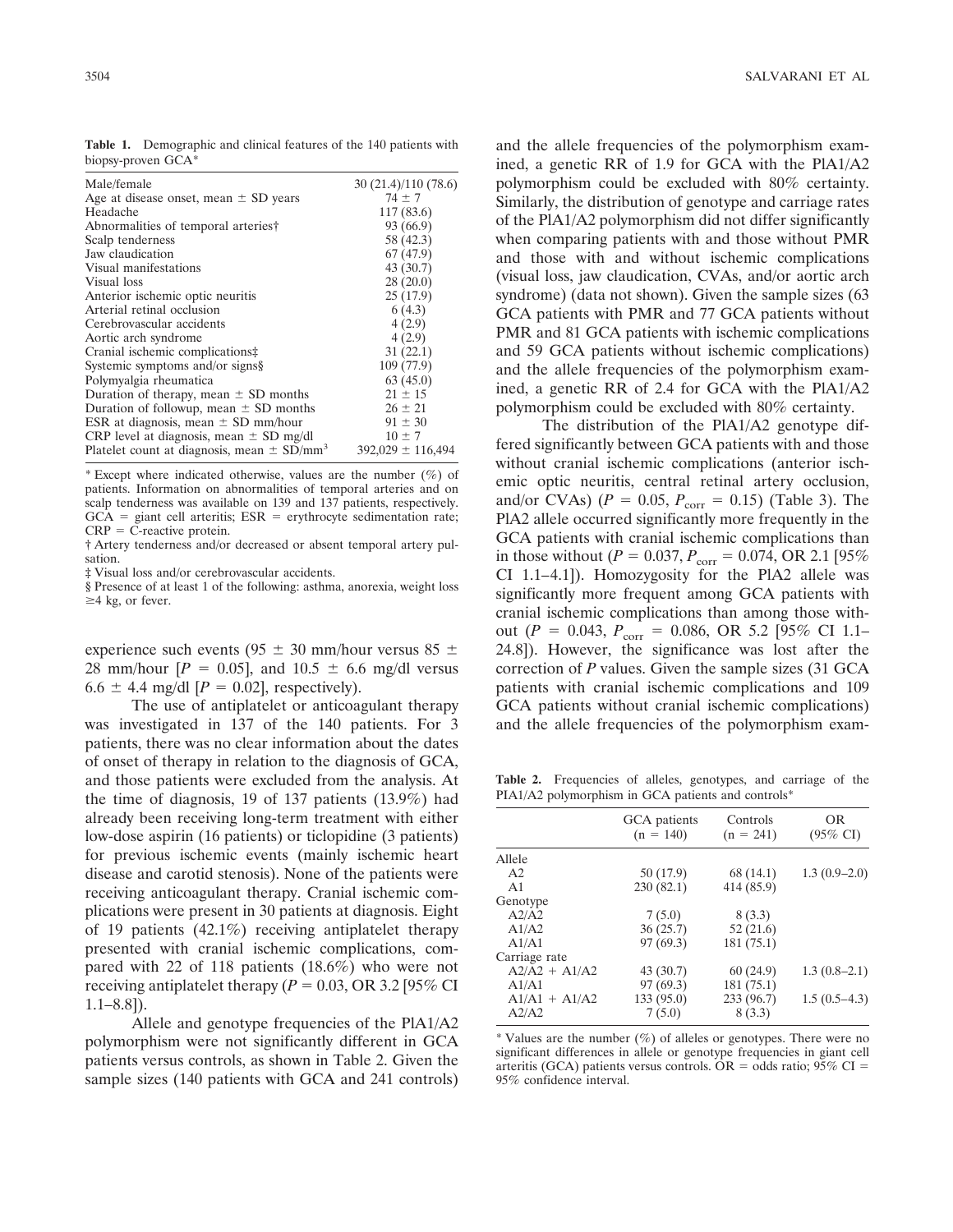|                 | Patients with<br>cranial ischemic<br>complications<br>$(n = 31)$ | Patients without<br>cranial ischemic<br>complications<br>$(n = 109)$ | $\boldsymbol{P}$ | Corrected P   | <b>OR</b><br>$(95\% \text{ CI})$ |
|-----------------|------------------------------------------------------------------|----------------------------------------------------------------------|------------------|---------------|----------------------------------|
| Allele          |                                                                  |                                                                      |                  |               |                                  |
| A <sub>2</sub>  | 17(27.4)                                                         | 33(15.1)                                                             | 0.037            | 0.074         | $2.1(1.1-4.1)$                   |
| A <sub>1</sub>  | 45(72.6)                                                         | 185 (84.9)                                                           |                  |               |                                  |
| Genotype        |                                                                  |                                                                      |                  |               |                                  |
| A2/A2           | 4(12.9)                                                          | 3(2.8)                                                               |                  |               |                                  |
| A1/A2           | 9(29.0)                                                          | 27(24.8)                                                             | $0.050\dagger$   | $0.15\dagger$ |                                  |
| A1/A1           | 18(58.1)                                                         | 79 (72.5)                                                            |                  |               |                                  |
| Carriage rate   |                                                                  |                                                                      |                  |               |                                  |
| $A2/A2 + A1/A2$ | 13(41.9)                                                         | 30(27.5)                                                             | <b>NS</b>        |               | $1.9(0.8-4.4)$                   |
| A1/A1           | 18(58.1)                                                         | 79 (72.5)                                                            |                  |               |                                  |
| $A1/A1 + A1/A2$ | 27(87.1)                                                         | 106(97.2)                                                            | 0.043            | 0.086         | $5.2(1.1-24.8)$                  |
| A2/A2           | 4(12.9)                                                          | 3(2.8)                                                               |                  |               |                                  |

**Table 3.** Frequencies of alleles, genotypes, and carriage of the PIA1/A2 polymorphism in GCA patients with and those without cranial ischemic complications\*

\* Values are the number (%) of alleles or genotypes. Cranial ischemic complications comprised visual loss and/or cerebrovascular accidents.  $NS = not$  significant (see Table 2 for other definitions).

 $\dagger$  By chi-square test for a 3  $\times$  3 frequency table.

ined, a genetic RR of 2.8 for GCA with the PlA1/A2 polymorphism could be excluded with 80% certainty.

The distribution of the PlA1/A2 genotype differed significantly between GCA patients with and those without anterior ischemic optic neuritis  $(P = 0.016,$  $P_{\text{corr}} = 0.048$ ) (Table 4). The distribution of the PlA1/A2 genotype indicated that the difference in allele distribution was related to a higher frequency of PlA2/A2 homozygosity in the GCA patients with anterior ischemic optic neuritis compared with that in the GCA patients without anterior ischemic optic neuritis,

whereas PlA1/A1 homozygosity was lower in the GCA patients with anterior ischemic optic neuritis.

The PlA2 allele was found significantly more frequently in the GCA patients with anterior ischemic optic neuritis than in those without anterior ischemic optic neuritis ( $P = 0.023$ ,  $P_{corr} = 0.046$ , OR 2.4 [95% CI 1.2–4.8]). Homozygosity for the PlA2 allele was also significantly more frequent among the GCA patients with anterior ischemic optic neuritis than among those without anterior ischemic optic neuritis  $(P = 0.019,$  $P_{\text{corr}} = 0.038$ ; OR 7.1 [95% CI 1.64–30.6]). Given the

**Table 4.** Frequencies of alleles, genotypes, and carriage of the PIA1/A2 polymorphism in GCA patients with and those without anterior ischemic optic neuritis\*

|                 | Patients with<br>anterior ischemic<br>optic neuritis<br>$(n = 25)$ | Patients without<br>anterior ischemic<br>optic neuritis<br>$(n = 115)$ | $\boldsymbol{P}$ | Corrected $P$  | <b>OR</b><br>$(95\% \text{ CI})$ |
|-----------------|--------------------------------------------------------------------|------------------------------------------------------------------------|------------------|----------------|----------------------------------|
| Allele          |                                                                    |                                                                        |                  |                |                                  |
| A2              | 15(30.0)                                                           | 35(15.2)                                                               | 0.023            | 0.046          | $2.4(1.2-4.8)$                   |
| A1              | 35(70.0)                                                           | 195 (84.8)                                                             |                  |                |                                  |
| Genotype        |                                                                    |                                                                        |                  |                |                                  |
| A2/A2           | 4(16.0)                                                            | 3(2.6)                                                                 |                  |                |                                  |
| A1/A2           | 7(28.0)                                                            | 29(25.2)                                                               | $0.016\dagger$   | $0.048\dagger$ |                                  |
| A1/A1           | 14(56.0)                                                           | 83 (72.2)                                                              |                  |                |                                  |
| Carriage rate   |                                                                    |                                                                        |                  |                |                                  |
| $A2/A2 + A1/A2$ | 11(44.0)                                                           | 32(27.8)                                                               | <b>NS</b>        |                | $2.0(0.8-5.0)$                   |
| A1/A1           | 14(56.0)                                                           | 83 (72.2)                                                              |                  |                |                                  |
| $A1/A1 + A1/A2$ | 21(84.0)                                                           | 112 (97.4)                                                             | 0.019            | 0.038          | $7.1(1.6-30.6)$                  |
| A2/A2           | 4(16.0)                                                            | 3(2.6)                                                                 |                  |                |                                  |

\* Values are the number  $(\%)$  of alleles or genotypes. NS = not significant (see Table 2 for other definitions).

 $\dagger$  By chi-square test for a 3  $\times$  3 frequency table.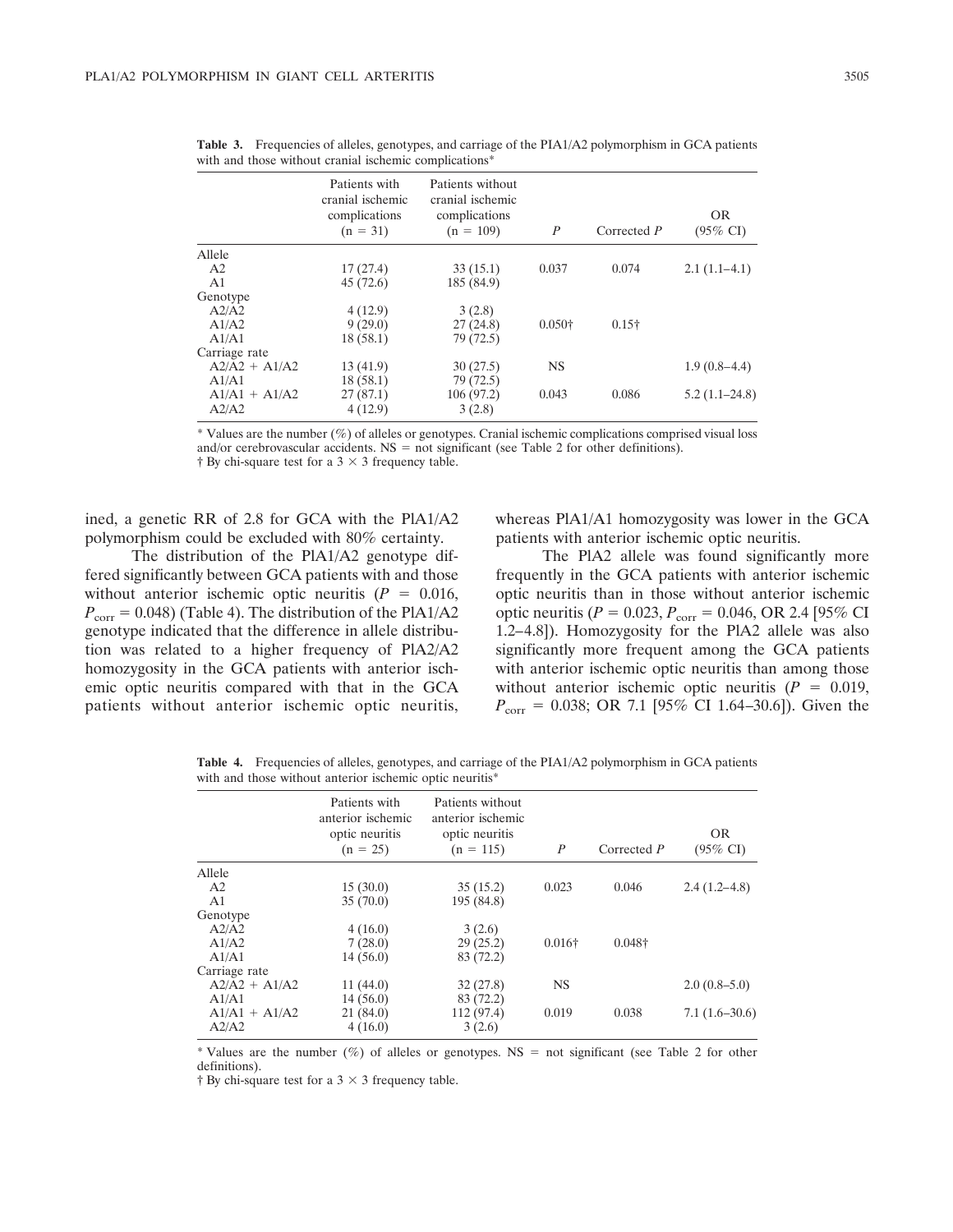sample sizes (25 GCA patients with anterior ischemic optic neuritis and 115 GCA patients without anterior ischemic optic neuritis) and the allele frequencies of the polymorphism examined, a genetic RR of 2.9 for GCA with the PlA1/A2 polymorphism could be excluded with 80% certainty.

### **DISCUSSION**

Although ischemic damage in GCA is attributed to occlusive vasculopathy caused by intimal proliferation, thrombosis may also play a role in causing cranial ischemic complications (7,8). Evidence of thrombotic occlusion has been found in the vertebral arteries in patients with GCA who experienced CVAs (8). Embolization from thrombosed vessels damaged by arteritis may also cause CVAs in GCA (23). Indirect evidence of the role of thrombosis as one of the major contributors to cranial ischemic complications in GCA is the recently demonstrated efficacy of antiplatelet agents or anticoagulant therapy in preventing visual loss or CVAs (9,10).

Gonzalez-Gay et al (24) found that the presence of risk factors for atherosclerosis at the time of GCA diagnosis significantly increased the risk of developing at least one of the severe ischemic complications of the disease. Two case–control studies have shown an increased risk of GCA in heavy smokers and in patients with previous atherosclerotic disease (cardiovascular or peripheral vascular disease) (25,26). The presence of underlying atherosclerosis seems to predispose to the development of GCA and its vascular ischemic complications.

Gonzalez-Juanatey et al (27) demonstrated that endothelial dysfunction was present in patients with active GCA and that it improved with steroid therapy. Furthermore, abnormally high levels of vWF in the circulation have been found in patients with GCA, reflecting endothelial activation that was probably induced by the inflammatory process (28).

Genetic factors may also be involved in the risk of developing ischemic complications in GCA. The vascular endothelial growth factor 634 promoter polymorphism and the CA repeat polymorphism in the first intron of the interferon- $\gamma$  gene have been found to be associated with ischemic complications in GCA (29,30).

Platelets represent an important linkage between inflammation, thrombosis, and atherogenesis. Platelet adhesion to exposed endothelial cell (EC) membrane proteins, such as vWF and collagen, at the site of vascular lesions is the initial step in thrombus formation (31). However, endothelial denudation is not an absolute prerequisite for platelet attachment to the arterial wall. Although the intact, nonactivated endothelium normally prevents platelet adhesion to the EC membrane, in inflammatory conditions, ECs develop properties that render them adhesive for platelets. In vitro studies have shown that platelets are able to adhere to the intact but activated human EC monolayer (32,33).

GPIIb-IIIa is a platelet membrane receptor involved in a final step of platelet-mediated thrombus formation on the injured vessel wall. It binds fibrinogen and vWF, causing platelet aggregation (12,13). A thrombotic occlusion at the site of vascular inflammatory lesions in GCA may be facilitated by the presence of underlying atherosclerotic lesions. In addition, vascular inflammation in GCA is responsible for EC activation (27,28), which may directly facilitate thrombotic vessel obstruction and initiate accelerated atherosclerosis.

The platelet GPIIb-IIIa receptor consists of a 2-chain GPIIb subunit noncovalently associated with a single-chain GPIIIa subunit. The PlA1/A2 polymorphism of the GPIIIa gene, caused by a T-to-C nucleotide substitution at position 1565, results in a substitution of proline for leucine at position 33 of the mature GPIIIa (34). A1 is the more common allele, while A2 is the presumed variant. Approximately 25% of individuals of Northern European ancestry are PlA2 positive, and only 2% are homozygous for PlA2 (35). This polymorphism has been widely studied in cardiovascular disease, and possession of an A2 allele has been found to increase the risk of myocardial infarction, coronary artery disease, restenosis after stent placement, and stroke caused by large-vessel disease (16–19).

While the association between ischemic cardiovascular disease and A1/A2 heterozygosity remains controversial (36), A2/A2 homozygosity has been found to be associated with a 3-fold and 4-fold increased risk of ischemic cardiovascular disease and myocardial infarction, respectively, particularly in young men (17). This polymorphism has also been studied in patients with antiphospholipid antibodies (70% of the patients in a previous study had primary antiphospholipid syndrome, and 30% had antiphospholipid syndrome secondary to systemic lupus erythematosus) (37). The possession of  $\geq$  1 A2 allele was associated with an increased risk of arterial thrombosis. The association between arterial thrombotic events and homozygosity or heterozygosity for the A2 allele has also been confirmed in Italian patients with antiphospholipid antibodies (38).

The PlA1/A2 polymorphism influences platelet function. Several studies have shown an association between increased platelet aggregability and either A2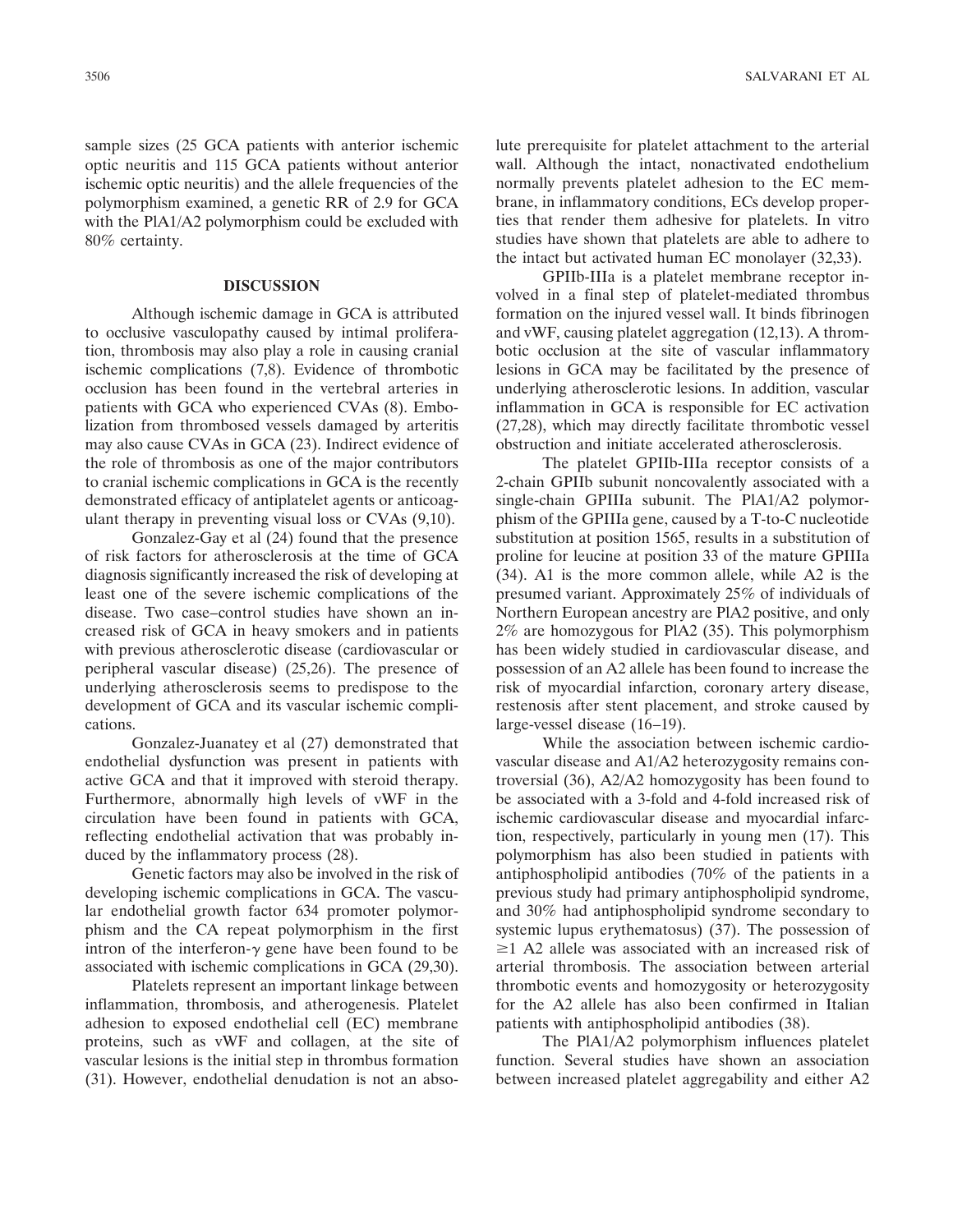heterozygosity or homozygosity. Two previous studies, in which all 3 genotypes were investigated separately, demonstrated that A2 was associated with increased platelet aggregability in a gene-dose–dependent manner (15,39).

In the present study, we tested the hypothesis that Italian patients with GCA who are A1/A2 heterozygotes or A2/A2 homozygotes have an increased risk of cranial ischemic complications as compared with A1/A1 noncarriers. We found that the A2 allele occurred more frequently in GCA patients with cranial ischemic complications; the difference in frequency was significant in those with anterior ischemic optic neuritis. The significance of this association was strengthened by the finding that increased risk was related to A2/A2 homozygosity. The increased platelet aggregability induced by the A2/A2 genotype may contribute to luminal stenosis or occlusion in arteries affected by GCA, thus increasing the risk of cranial ischemic complications. Replication studies in other populations must be performed before definitive conclusions can be drawn.

Two recent studies from tertiary care centers have demonstrated that antiplatelet therapy may reduce the risk of cranial ischemic complications in patients with GCA (9,10). The present population-based study did not confirm those results. We observed that patients treated with antiplatelet therapy for ischemic events unrelated to GCA had a higher risk at diagnosis of developing GCA-related cranial ischemic complications. These results may indicate that, in spite of the protective role of antiplatelet therapy, the presence of preexisting atheromatous arterial disease is a stronger risk factor for cranial ischemic complications in GCA.

Furthermore, the reduced efficacy of aspirin in preventing CVAs in the cohort of Italian patients with GCA could be partly related to the increased frequency of the PlA2 allele in the subgroup of patients with these manifestations. Several investigators have reported that carriers of the PlA2 polymorphism appeared to be more resistant to aspirin than did noncarriers; in particular, PlA2 homozygosity has been associated with an inadequate response to aspirin (40–42). However, due to the retrospective nature of the study and the low number of patients included in the analysis, the results of the present study should be interpreted cautiously.

In conclusion, the PlA1/A2 polymorphism of the GPIIIa gene, in particular PlA2/A2 homozygosity, was found to be associated with anterior ischemic optic neuritis in GCA. Although this finding requires further confirmation, it is potentially important because the association of PlA2 with increased platelet aggregability implies that thrombosis may play a role in causing cranial ischemic complications in GCA. Our results did not confirm the previously demonstrated efficacy of antiplatelet therapy in reducing the risk of ischemic events in patients with GCA.

#### **AUTHOR CONTRIBUTIONS**

Dr. Salvarani had full access to all of the data in the study and takes responsibility for the integrity of the data and the accuracy of the data analysis.

**Study design.** Salvarani, Casali, Pipitone, Boiardi.

**Acquisition of data.** Salvarani, Farnetti, Nicoli, Cimino, Catanoso, Restuccia, Ghinoi.

**Analysis and interpretation of data.** Salvarani, Farnetti, Formisano, Nicoli, Macchioni, Cimino, Bajocchi, Catanoso, Restuccia, Ghinoi, Boiardi.

**Manuscript preparation.** Salvarani, Casali, Pipitone, Macchioni, Bajocchi, Boiardi.

**Statistical analysis.** Farnetti, Formisano.

#### **REFERENCES**

- 1. Salvarani C, Cantini F, Boiardi L, Hunder GG. Polymyalgia rheumatica and giant-cell arteritis. N Engl J Med 2002;347:261–71.
- 2. Salvarani C, Cimino L, Macchioni PL, Consonni D, Cantini F, Bajocchi GL, et al. Risk factors for visual loss in an Italian population-based cohort of patients with giant cell arteritis. Arthritis Rheum 2005;53:293–7.
- 3. Gonzalez-Gay MA, Garcia-Porrua C, Llorca J, Hajeer AH, Branas F, Dababneh A, et al. Visual manifestations of giant cell arteritis: trends and clinical spectrum in 161 patients. Medicine (Baltimore) 2000;79:283–92.
- 4. Nesher G, Berkun Y, Mates M, Baras M, Nesher R, Rubinow A, et al. Risk factors for cranial ischemic complications in giant cell arteritis. Medicine (Baltimore) 2004;83:114–22.
- 5. Gonzalez-Gay MA, Blanco R, Rodriguez-Valverde V, Martinez-Taboada VM, Delgado-Rodriguez M, Figueroa M, et al. Permanent visual loss and cerebrovascular accidents in giant cell arteritis: predictors and response to treatment. Arthritis Rheum 1998;41: 1497–504.
- 6. Cid MC, Font C, Oristrell J, de la Sierra A, Coll-Vinent B, Lopez-Soto A, et al. Association between strong inflammatory response and low risk of developing visual loss and other cranial ischemic complications in giant cell (temporal) arteritis. Arthritis Rheum 1998;41:26–32.
- 7. Weyand CM, Goronzy JJ. Medium- and large-vessel vasculitis. N Engl J Med 2003;349:160–9.
- 8. Ruegg S, Engelter S, Jeanneret C, Hetzel A, Probst A, Steck AJ, et al. Bilateral vertebral artery occlusion resulting from giant cell arteritis: reports of 3 cases and review of the literature. Medicine (Baltimore) 2003;82:1–12.
- 9. Nesher G, Berkun Y, Mates M, Baran M, Rubinow A, Sonnenblick M. Low-dose aspirin and prevention of cranial ischemic complications in giant cell arteritis. Arthritis Rheum 2004;50: 1332–7.
- 10. Lee MS, Smith SD, Galor A, Hoffman GS. Antiplatelet and anticoagulant therapy in patients with giant cell arteritis. Arthritis Rheum 2006;54:3306–9.
- 11. Weyand CM, Kaiser M, Yang H, Younge B, Goronzy JJ. Therapeutic effects of acetylsalicylic acid in giant cell arteritis. Arthritis Rheum 2002;46:457–66.
- 12. Calvete JJ. Clues for understanding the structure and function of